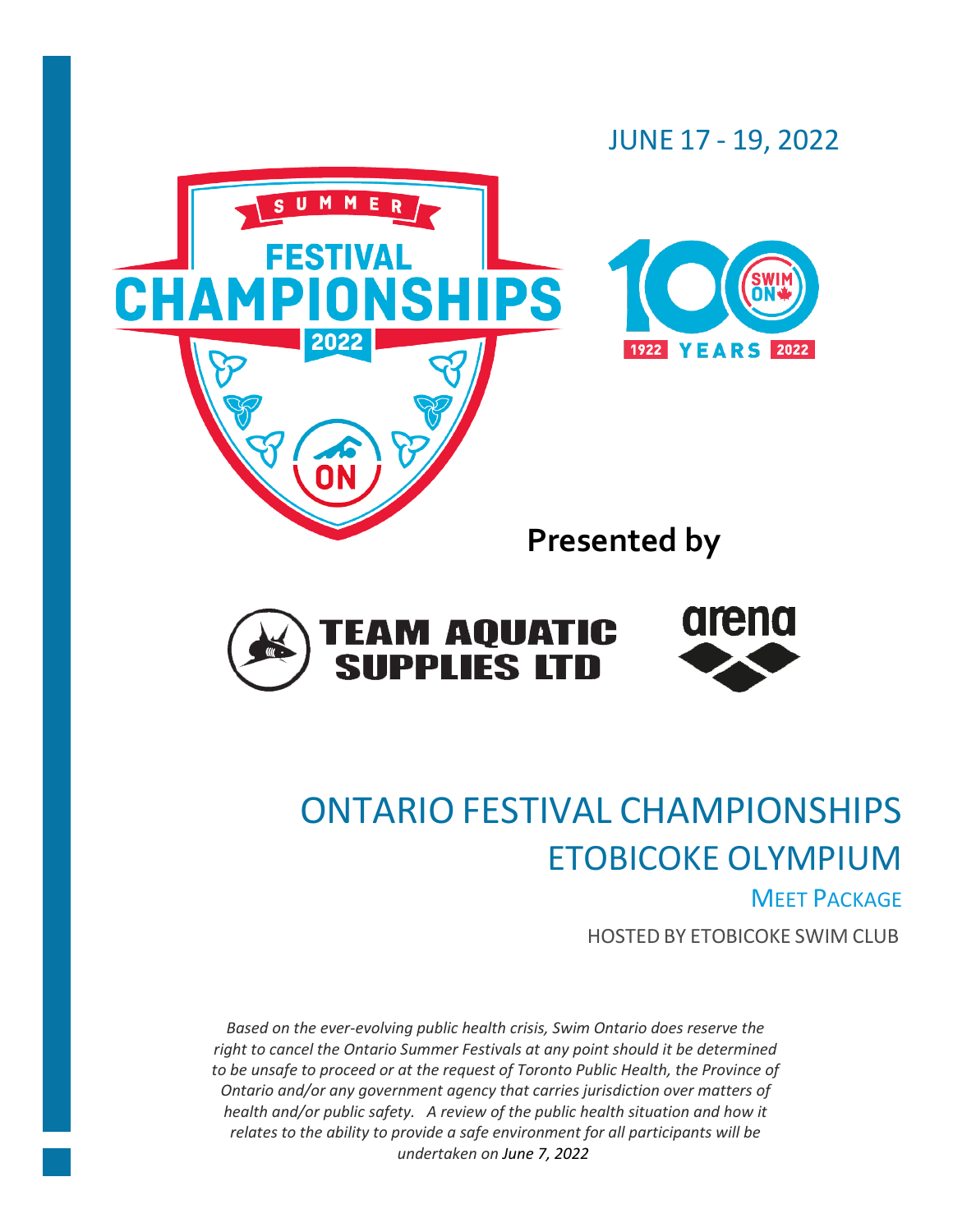



# **GENERAL INFORMATION**

- Sanctioned by Swim Ontario
- Hosted by Etobicoke Swim Club
- **Meet Format**: Long Course Time Finals
- Etobicoke Olympium 590 Rathburn Rd, Etobicoke, ON M9C 3T3
- **Facility**: 8 lane 50m competition pool Swiss Timing electronic timing system.
- **Dates**: June 17-19, 2022
- **Meet package**: The only meet package that is considered valid is the most current one located at [www.swimming.ca](http://www.swimming.ca/)

#### **PARTICIPANT SAFETY**

Swimming Canada and Swim Ontario believes that athletes, coaches, officials, support staff and volunteers have the right to participate in a safe and inclusive sport environment that is free of abuse, harassment and discrimination. For additional resources click [HERE.](https://drive.google.com/file/d/1aJ74cmN9IyOsEZqzXIYh1NBacDtSTjtE/view?usp=sharing)

- Only participating swimmers, officials, certified registered coaches, and authorized people are allowed on the deck.
- NO OTHER PERSON IS PERMITTED on the deck unless expressly authorized by Swim Ontario.
- Spectators will be permitted at the discretion of the facility.

#### **COVID-19 SAFETY**

- Swim Ontario and host Etobicoke Swim Club will follow all facility & health regulations and/or Ontario provincial orders. Participants (swimmers, coaches, officials and support staff) are reminded that they are bound by the Acknowledgment & Assumption of Risk and COVID Attestation executed as part of their registration.
- **Individuals are responsible to ensure all facility rules and requirements are followed.**
- Participants must conduct a [COVID self-assessment](https://covid-19.ontario.ca/self-assessment/) and not enter the facility if any symptoms are present.
- Spectators will be permitted based on current Ontario regulations and may be limited. All facility rules must be followed.
- **All participants (swimmers, coaches, officials, etc.) and spectators are to feel safe and welcome to wear a mask and physical distance when in the facility and on deck should they so choose.**
- **Mask wearing remains a best practice in reducing the spread of COVID-19.**

#### **ROWAN'S LAW – CONCUSSION MANAGEMENT**

Parents, coaches, officials, volunteers and swimmers all have a role to play in ensuring the safety of all participants at sanctioned competitions in Ontario. We must create an environment that encourages and motivates participants to assume responsibility for their own safety and the safety of others. Any injury/incident resulting in a significant impact to the head, face, neck or body of any registered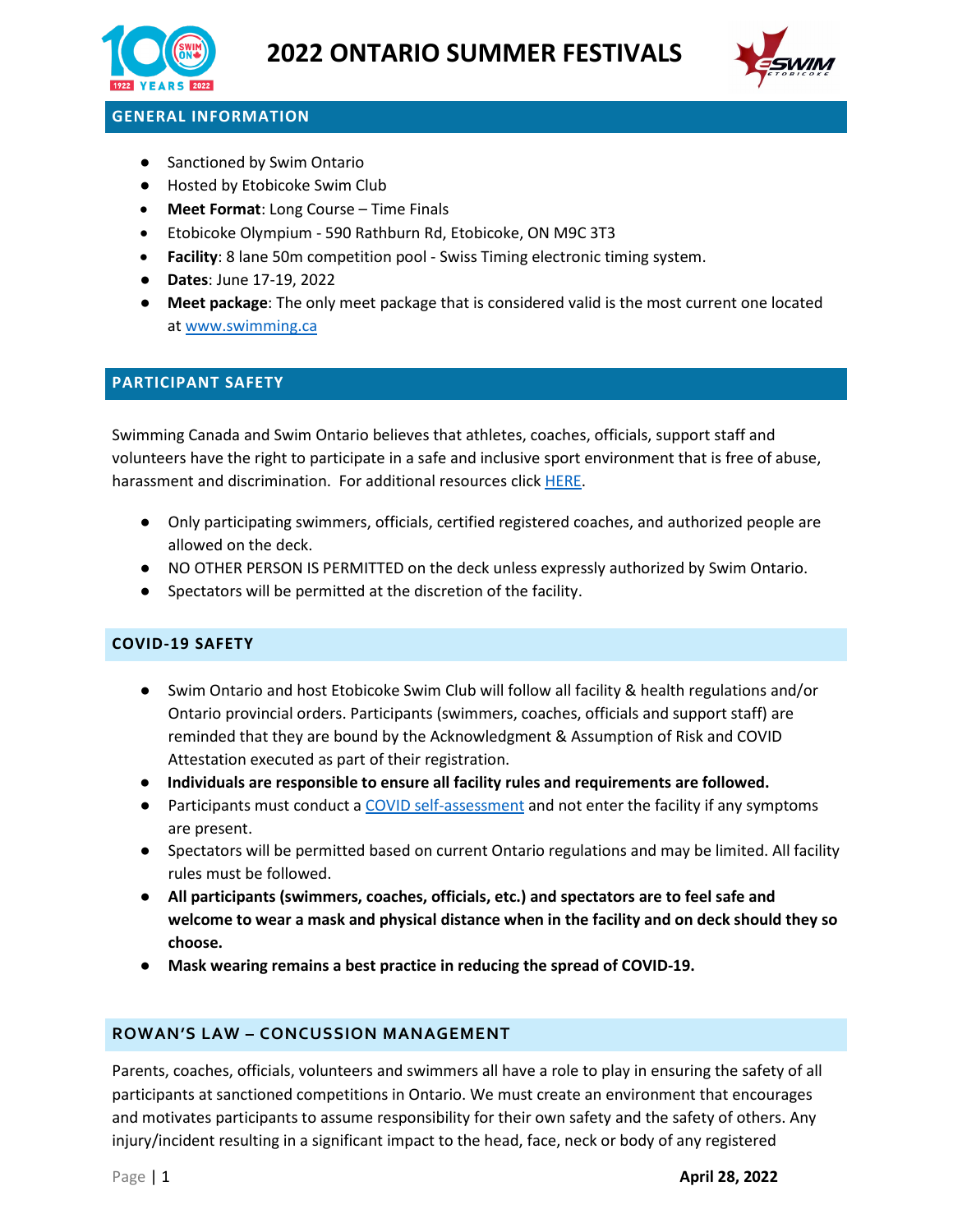

# **2022 ONTARIO SUMMER FESTIVALS**



participant at any Swim Ontario member sanctioned event where concussion symptoms are present must be reported to the Chief Operating Officer of Swim Ontario within 24 hours using the Swim Ontario Injury reporting form. The [Swim Ontario Concussion Management](https://drive.google.com/file/d/1_qO0ewhENDg56ss11MNbo6EKHtuSJFHo/view?usp=sharing) Procedure is in effect at this competition. It outlines the Swim Ontario Removal-from-Sport and Return-to-Sport protocols. Rowan's Law - <https://www.ontario.ca/page/rowans-law-concussion-safety>

#### **OPEN AND OBSERVABLE ENVIRONMENT**

Swimming Canada and Swim Ontario are dedicated to providing a safe and inclusive environment, which involves promoting Open and Observable Environments. This means avoiding situations where a coach/official/staff member, etc. might be alone with an athlete. All interactions between an athlete and an individual who is in a position of trust must be in an environment or space that is both 'open' and 'observable' to others.

#### **EVENT PHOTOGRAPHY/VIDEOGRAPHY**

In order to minimize risk, all photographs and video taken at Swimming Canada/Swim Ontario sanctioned competitions, whether taken by a professional photographer or videographer, spectator, team support staff or any other participant, must observe generally accepted standards of decency. Under no circumstances are cameras or other recording devices allowed in the area immediately behind the starting blocks during practice or competition starts, or in locker rooms, bathrooms, or any other dressing area. For full details click [HERE](https://swimming.ca/content/uploads/2016/10/2016_Safe-Sport-Environment-Policy_20190329.pdf)

#### **PROCEDURE**

- Only individuals that have made application and received authorization to record the event, in any manner, in any medium or context now known or hereafter developed, shall be granted access and permission to do so. Please contact Swim Ontario for application and authorization [\(nicole@swimontario.com\)](mailto:nicole@swimontario.com).
- Entry into this competition is at the sole discretion of Swim Ontario and can be withdrawn, with immediate effect, by Swim Ontario. Individuals agree to be filmed, televised, photographed, identified and otherwise recorded during the Swim Ontario designated competition under the conditions and for the purposes now and hereafter authorized by Swim Ontario in relations to the promotion of Swimming Canada and Swim Ontario and the development of the sport of swimming.
- By accepting to attend you agree that all photographs and moving images taken by yourself within any Swimming Canada or Swim Ontario designated event including those of athletes competing shall be used solely for personal and non-commercial purposes, unless the prior written consent is obtained from Swimming Canada or Swim Ontario. The individual confirms that they fulfill the qualifications required by Swim Ontario and also agrees to information about themselves being collected by Swim Ontario and the Organizing Committee and such data being stored and used by them, and, where necessary, third parties, for the purposes of facilitating their participation in, and/or organizing the Swim Ontario Designated Competition.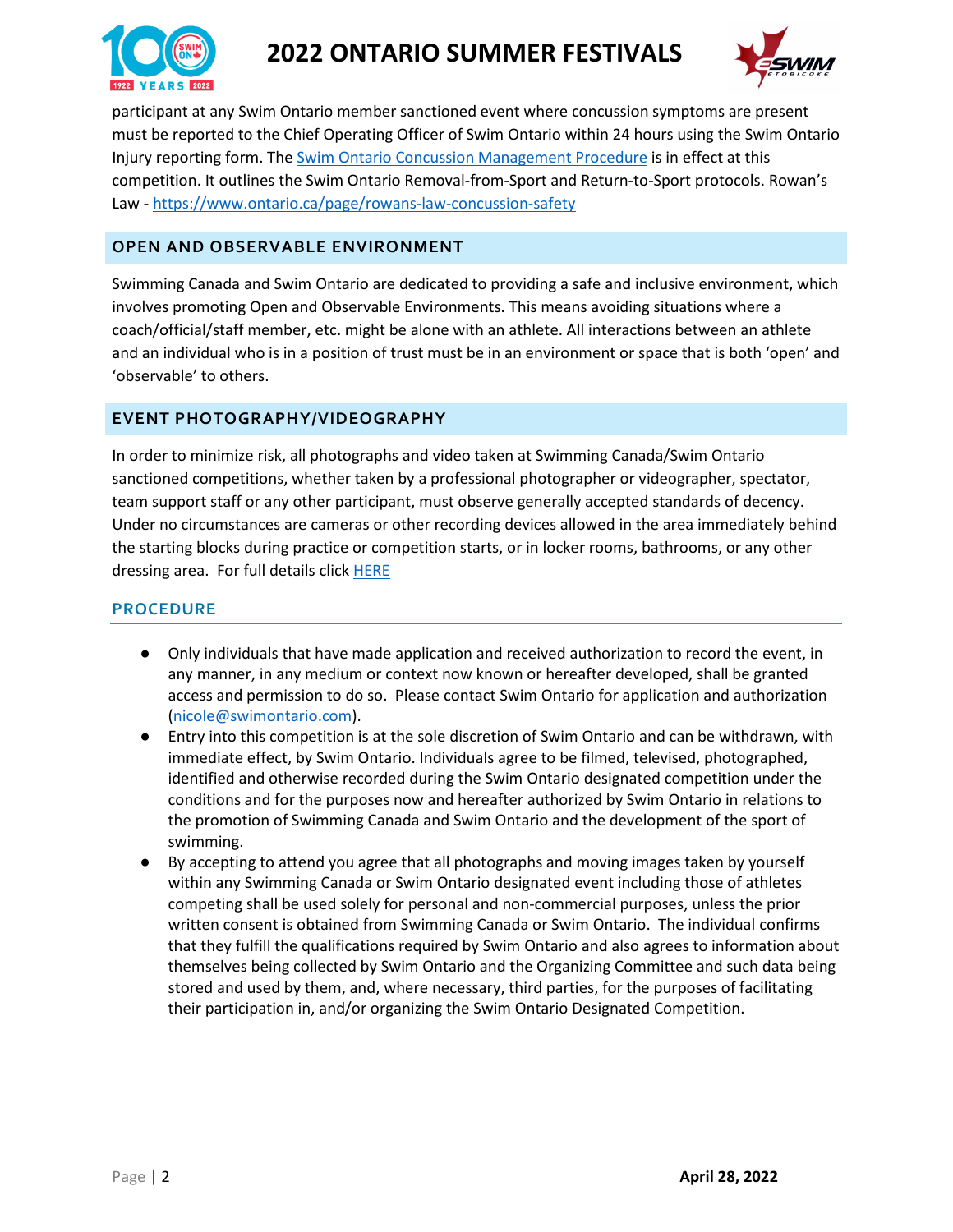



# **ORGANIZING COMMITTEE**

- **Meet Manager:** Libby Kalman [\(libbykalman@gmail.com\)](mailto:libbykalman@gmail.com)
- **Safety Coordinator:** Janet Morrison
- **Competition Coordinator:** Clarissa Salinas Moldawa [\(clarissa.salinas@eswim.ca\)](mailto:clarissa.salinas@eswim.ca)
- **Officials Coordinator:** Romeo Marra
- **Entries Coordinator:** Nicole Parent [meetentries@swimontario.com](mailto:meetentries@swimontario.com)

#### MEET INQUIRIES:

#### **All inquiries are to be directed to [meetentries@swimontario.com](mailto:meetentries@swimontario.com)**

Meet Information Page:<https://www.swimontario.com/athletes/competitions/summer-festivals>

#### **ENTRY INFORMATION**

#### **ELIGIBILITY**

All athletes must be registered as Competitive swimmers with Swimming Canada. A valid Swimming Canada registration number is required for all swimmers, and entries without a registration number will be declined. **All swimmers must be registered with a Swim Ontario affiliated club. Out-of-province swimmers are not eligible to attend.**

- A competitor's age is their age as of June 17, 2022
- **A competitor is permitted to attend either the 2022 Ontario Summer Festival Championship or the 2022 Ontario Summer Youth-Junior Championship but not both.**
- Relay-only swimmers will not be permitted at either the 2022 Ontario Summer Festival Championship or the 2022 Ontario Summer Youth-Junior Championship.

#### **PARA SWIMMERS**

- Para-swimmers must have a **current Level 1** or higher classification with Swimming Canada
- Para-swimmers must be 13 & Under and are subject to ineligibility for de-qualifying.
	- $\circ$  De-qualifying: A para-swimmer with 3 or more provincial para standard is not eligible to attend Festivals.

#### **ENTRY FEES & PAYMENT**

- **Swimmer Fee:** \$85 + HST (\$96.05)
- **Relays:** \$20 + HST (\$22.60)
- Entry Fees must be paid prior to arrival or at team registration
- Payment methods:
	- o **Etransfer**: etransfers@swimontario.com indicate 2022 FESTIVALS and Club Code
	- o **Credit Card (only prior to arrival)**: contact Clubs wishing to pay by credit card should contac[t nicole@swimontario.com](mailto:nicole@swimontario.com) for payment instructions.
	- o **Cheque**: **Payable to Swim Ontario**
	- o NO CASH PAYMENT ACCEPTED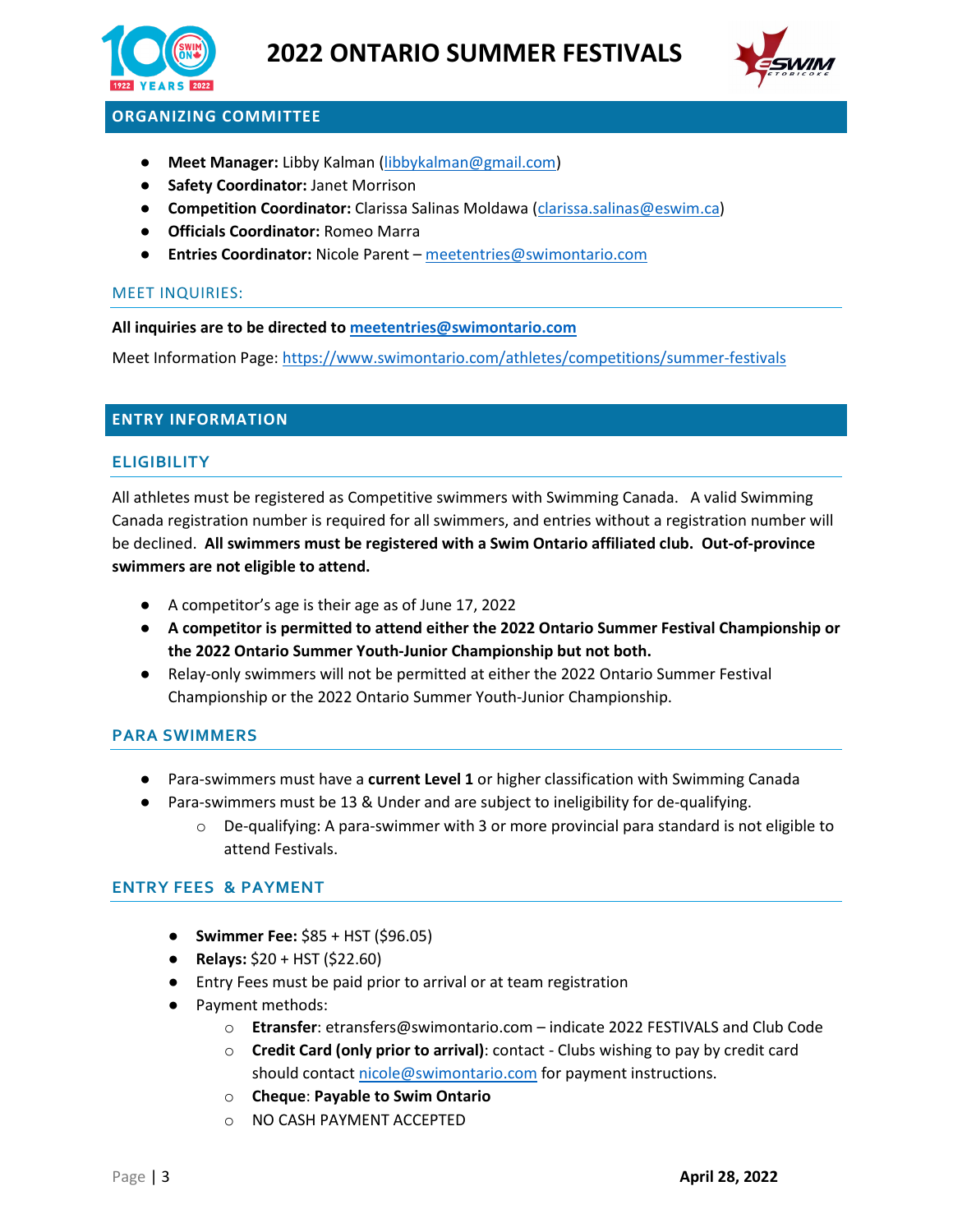



**ENTRY PROCESS & DEADLINE**

- **Entry Deadline: Tuesday, June 7, 2022**
- **Qualifying Period:** September 1, 2019 June 5, 2022
- **Qualifying Standards**: 2022 Swim Ontario Festival **"C" Standards** [PDF view](https://admin.swimontario.com/documents/211/SwimON2021_2022FESTCStandards.pdf)
- All swimmers must achieve at least 1 (one) 2022 Swim Ontario Festival **"C" Standard**
- In the 10&U category, swimmers must qualify for the 100m backstroke, breaststroke or butterfly to be considered qualified for the corresponding 50m events.
- The 100 IM is considered a qualifying event. Contac[t meetentries@swimontario.com](mailto:meetentries@swimontario.com) with proof of time prior to the entry deadline to declare the swimmer eligible.
- All entries received shall be UNCONVERTED. No converted times will be accepted. Yards times will not be accepted.
- No Time (NT) will not be accepted.
- Maximum of 7 individual events per swimmer provided they meet the qualifying times (QT).

#### **BONUS SWIMS**

- Structure
	- $O$  1 QT = 3 Bonus swims
	- o 2 QTs= 2 Bonus swims
	- $O$  3 QTs = 1 Bonus swim
	- $\circ$  4 or more QTs = 0 Bonus swim
- 400/800 Free and 400 IM events are NOT ELIGIBLE AS BONUS SWIMS
- For 10&Unders: the 50m event may be entered as a Bonus event if no qualifying time in the corresponding 100m event.
- Bonus swims must be entered with actual times for seeding purposes
- Please indicate bonus events by the BONUS check in Hytek Team Manager and other meet management software if available.

#### **RELAYS**

- Clubs may enter a maximum of two (2) relay teams per event.
- Relay-only swimmers are not permitted.
- Every member of every team must be properly entered in the meet in at least one individual event.

#### **EVENT NUMBERING**

- $\bullet$  All able-bodied individual events:  $1 199$
- Relay events;  $201 299$
- All Para events: 401 499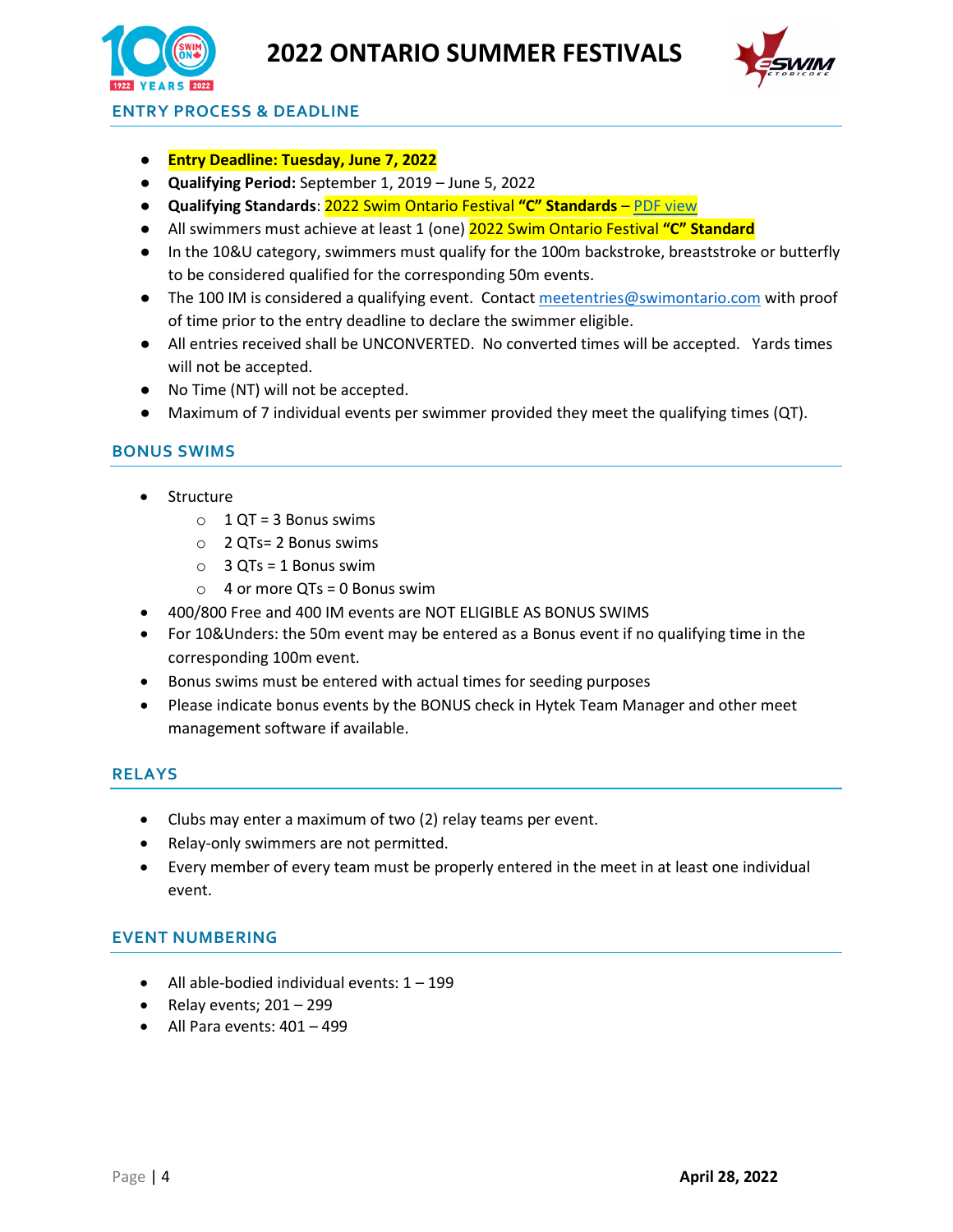



- **Entry Deadline: Tuesday, June 7, 2022**
- **Qualifying Period:** September 1, 2019 June 5, 2022
- Para-swimmers must have a **current Level 1 or higher classification** with Swimming Canada
- Para-swimmers must be 13 & Under and are subject to ineligibility for de-qualifying.
	- $\circ$  De-qualifying: A para-swimmer with 3 or more provincial para standard is not eligible to attend Festivals.
- All events are swum as 13 & Under in the MORNING sessions.
- Swimmers qualifying in an able-bodied event in their age category may choose to swim in that event, but cannot swim in the corresponding PARA event.
- Eligible PARA events (all classifications S1SB1SM1 S14SB14SM14)
	- o 50 Free, Back, Breast, & Fly
	- o 100 Free, Back
- There are NO BONUS SWIMS for para swimmers

#### **SUBMISSION**

- All entries must be submitted via the Meet List online entries system. [https://www.swimming.ca](https://www.swimming.ca/)
- **Attending coaches must be listed when uploading the entries file** to [www.swimming.ca](http://www.swimming.ca/)
- Once an entry file is uploaded, the entry system will automatically email a confirmation of entries. Clubs will have 48 hours after the entry deadline to review the confirmation file and make corrections/modifications to entries. After that time, fees will be calculated; no refunds will be granted for late scratches or missed swims.
- Following the 48 hours period, clubs requesting changes and corrections to entries may be made up until the final Psych Sheets are posted **at a cost of \$100 per change or correction**.
	- o The per change cost is per swimmer, per event, per change; not per email sent.
	- $\circ$  Corrections or changes requested from the Swim Ontario Entries Coordinator are NOT subject to penalties.
- **Late Entries** for swimmers not entered by the 48 hours grace period will be accepted up until the final Psych Sheets are posted at a cost of double the meet entry fee.
- **Late entries or changes are subject to the qualifying times and the qualifying period. Times achieved AFTER the entry deadline are not eligible for qualifying or upgrade of entry time.**
- A successful entry file upload is only the validation of membership entry information against the national membership and entry validation does not guarantee a club's entries will be accepted by Swim Ontario.
- The Club Entries Contact person is required to complete an online form (link below) with Club Information for Swim Ontario and Meet Management. An auto-response will be sent to the person completing the form.
	- o [Club Information Online Form](https://form.jotform.com/SwimOntario/2022-ont-champs-team-registration) or copy and paste into browser <https://form.jotform.com/SwimOntario/2022-ont-champs-team-registration>
- Entries submitted without the online form submission will not be accepted.
- Entries found to not be in compliance with entry requirements may result in individual swimmer and club being ineligible for entry into the competition.
- Psych Sheets will be posted online at [www.swimontario.com](http://www.swimontario.com/) no later than June 12, 2022
- All entries inquiries or request for changes to entries are to be directed to [meetentries@swimontario.com](mailto:meetentries@swimontario.com)
- Deck entries and time trial events will not be permitted at the competition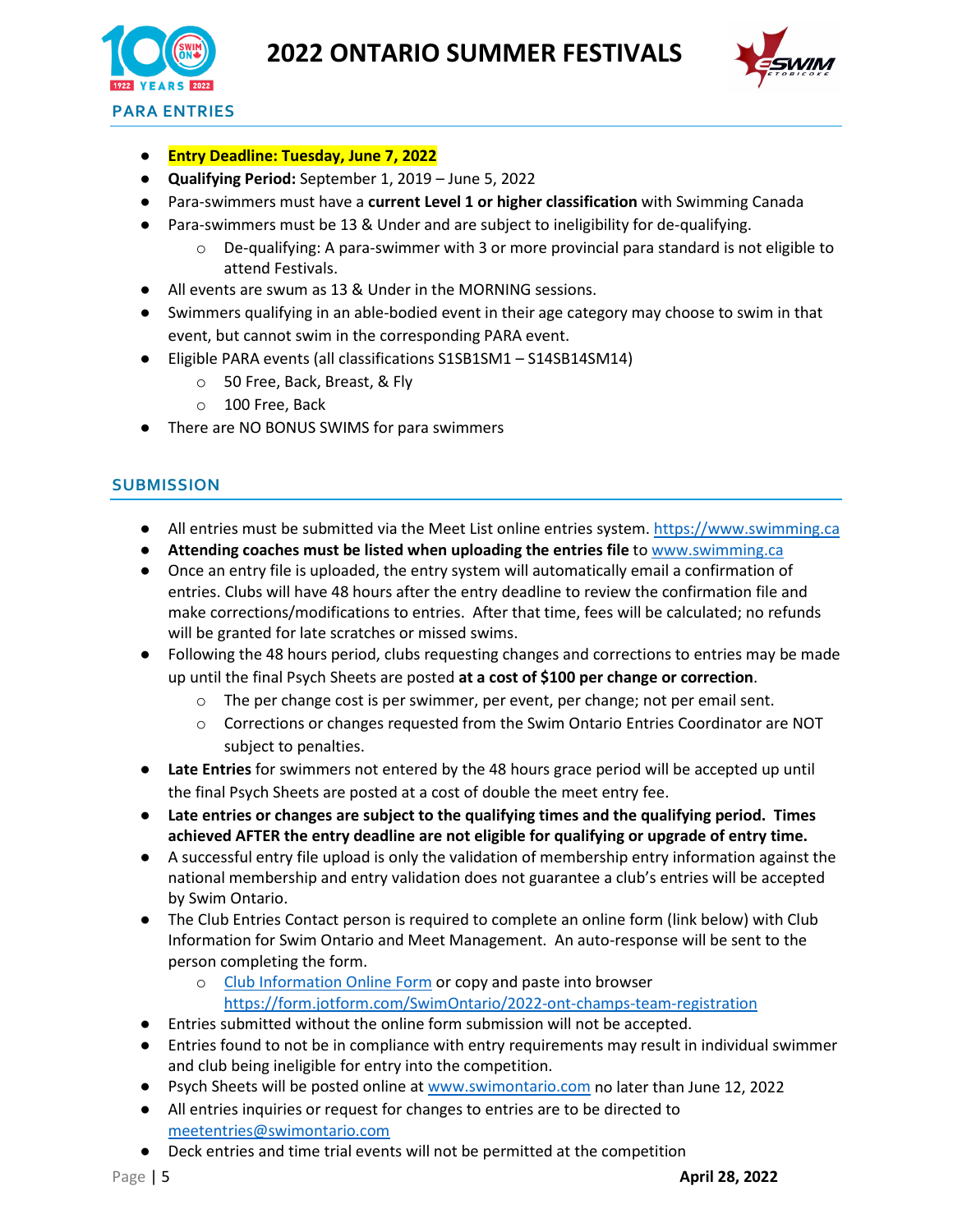



#### **REGISTRATION INFORMATION**

### **SWIMMINGCANADACOACHREGISTRATION POLICY**

The Swimming Canada coach registration policy states that all coaches attending any sanctioned competition must have a minimum NCCP coaching status. Swim Ontario has created a coach compliant list. All teams must submit a list of coaches attending at the time of entry. Meet management will cross reference the list of coaches in attendance at this competition with the **Swim Ontario Compliance** [lists.](https://www.swimontario.com/coaches/compliance) If a coach is not on this list, meet management is obligated to enforce the SNC policy and not permit that coach to attend meet.

● Athletes must have a coach or designated coach (coach of record) in attendance during the event.

#### **TEAM REGISTRATION**

- **Team Registration will be done through an [Online Team Registration Form](about:blank)** <https://form.jotform.com/SwimOntario/2022-ont-champs-team-registration> **(complete before Tuesday June 7) and in person.**
	- o All attending coaches, support staff contact information will be collected.
		- Support Staff will be limited and not all request will be granted to ensure all health regulations are maintained.
		- Any club or High Performance Centre with Para Support Staff must submit an application through the **[Online Team Registration Form](about:blank)** <https://form.jotform.com/SwimOntario/2022-ont-champs-team-registration> **(complete before Tuesday June 7)**.
- Onsite Team Registration procedures will be provided after entries close.

#### **TRAININGSESSIONS**

- No pre-training or cool down secondary pool available at this competition.
- Warm-up periods may be split by gender.

#### **COACH MEETING**

- There will be no virtual coaches meeting.
- Meet Management and Swim Ontario will provide technical meet format details via email and through the meet information page <https://www.swimontario.com/athletes/competitions/summer-festivals>

#### **COMPETITION RULES**

*Swimming Canada and Swim Ontario rules govern this competition. Competition Rules and procedures contained in this Meet Information package supersede those found within the Swimming Canada Rulebook.*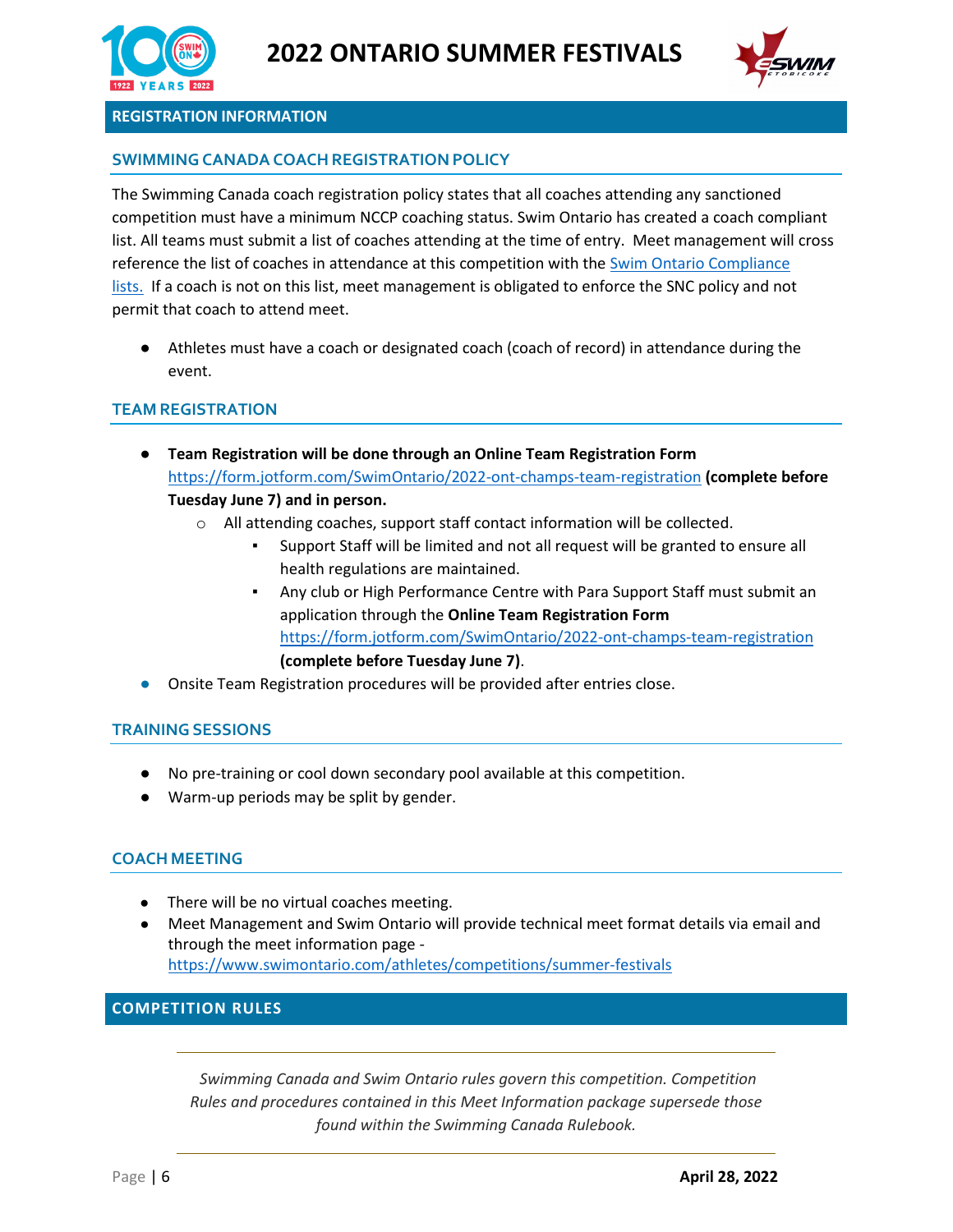



# **WARM-UP SAFETY PROCEDURES**

The Swimming Canada Competition Warm-Up Safety Procedures will be in effect. The full document can be viewed [HERE.](https://www.swimming.ca/en/resources/officiating/event-resources/competition-warm-up-safety-procedures/)

#### **SWIMWEAR**

All swimmers shall be required to comply with swimwear rule GR 5. Click [HERE](https://drive.google.com/file/d/1aIMdjBPI5YPe3_9Kqg--rg1RiqPGGZMK/view?usp=sharing) to view full details. Advanced notification for exemption or for clarification of the rule please see the Competition Coordinator.

#### **DIVE STARTS**

As per the Facility Rules for Dive Starts, dive starts will be conducted from Starting Platforms (blocks) from both ends as per FINA FR 2.3 and SW 4.1.

#### **BACKSTROKE LEDGES**

Backstroke ledges will be available for use. Swimmers shall be responsible for setting the device.

#### **AGE GROUPS**

- A competitor's age is their age as of the first day of the competition (June 17, 2022).
- **Individual events**: 10&Under, 11, 12, 13
- **Relay events**: 11&Under, 12-13

#### **SEEDING**

- After all times have been proven, entry times will be converted to LCM using Hy-Tek default conversion factor and seeded by time regardless of bonus swim designation.
- All events, except distance events, will be timed final seeded slowest to fastest by age category and gender.
- All distance events (800 Free) will be swum as timed finals seeded fastest to slowest by gender in following age category: 11, 12-13
- **Meet Management reserves the right to combine PARA and able-bodied events, combine heats or limit the number of heats should it be deemed necessary in order to comply with Swim Ontario competition sanctioning policies.**

#### **RELAYS**

- All relays will be swum as timed final.
- Teams may move up no more than two (2) swimmers from a younger age category to fill a relay.
- Coaches must have relay forms filled in and returned to the Clerk of the Course 30 minutes prior to the start of the session. No name changes will be accepted after this deadline unless approved by meet management.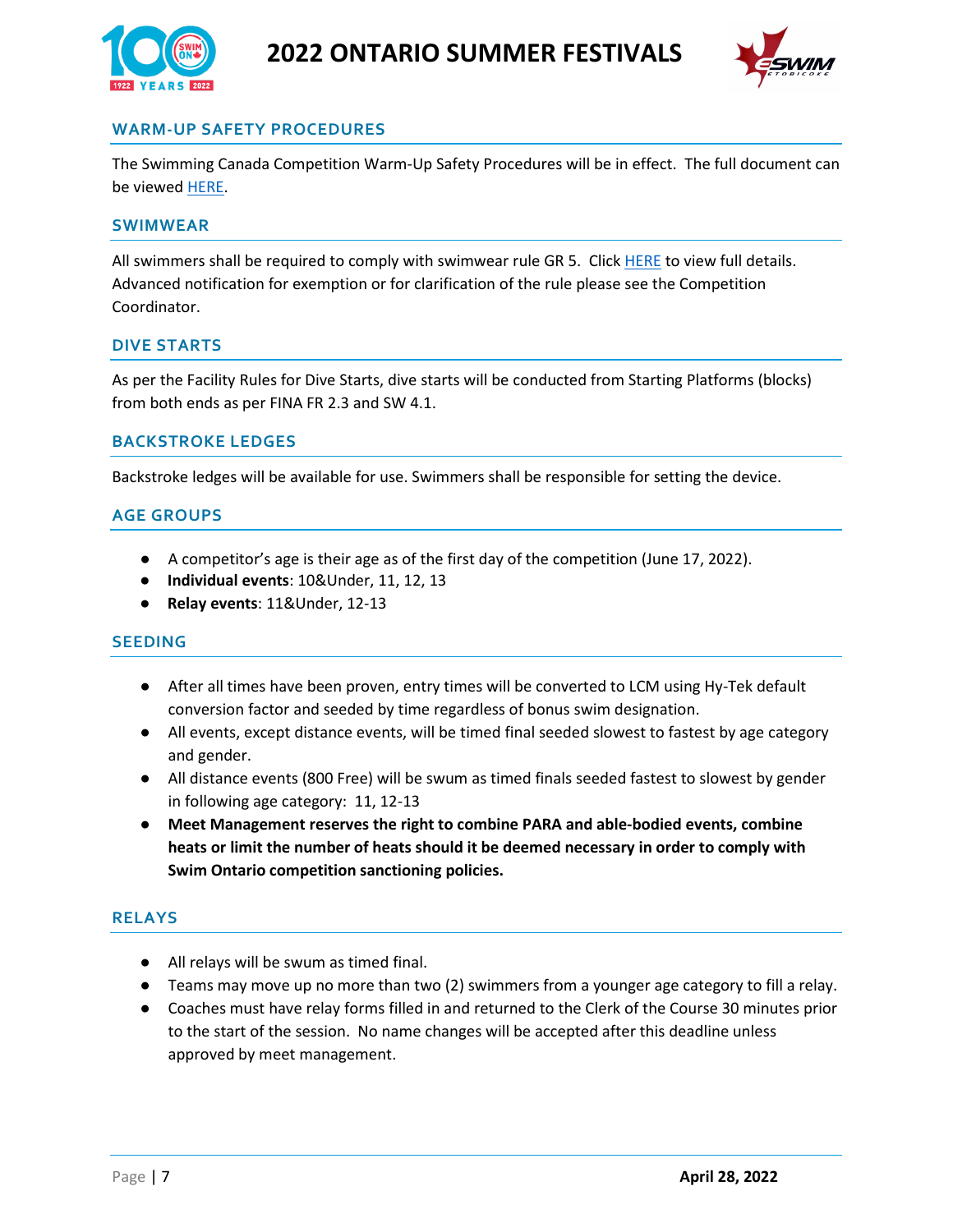



**OFFICIAL SPLITS & DECK ENTRIES**

- Meet Management requires that any coach wishing to rely on a time achieved by the swimmer for an interval shorter than the total distance of the event must advise the Referee prior to the commencement of the event in question on the "Official Split Request" form prior to the race.
- The Official Split Request forms are available at the Clerk of Course.
- Deck entries and time trial events will not be permitted.

# **SCRATCH RULES**

# **TIMED FINAL EVENTS**

The deadline for scratches for all events (including relays) is 30 minutes before the start of the session to allow meet management the opportunity to ensure a full complement of swimmers in the fastest heat of each event.

# **PENALTY**

Failure to participate in the *FASTEST HEAT* of an event without meet management's knowledge and consent will result in a **\$50 fine** for each offence payable to Swim Ontario.

- All fines will be recorded by the Clerk of Course.
- A club representative must acknowledge the fine and initial the recorded fine.
- No shows with no acknowledgement and initials will be invoiced by Swim Ontario.
- **Individual Events**: Failure to acknowledge and initial the fine before the swimmer's next individual event will exclude the swimmer from any further participation in individual events at the meet.
- **Relay Events**: Failure to acknowledge and initial the fine before the next session will exclude the team from any further participation in relay events at the meet.
- All fines will be invoiced by Swim Ontario after the competition.
- Accepted payment is by e-transfer to [etransfers@swimontario.com](mailto:etransfers@swimontario.com) or email authorization to charge the club credit card on file with Swim Ontario [\(nicole@swimintario.com\)](mailto:nicole@swimintario.com).
- **All penalties must be paid to Swim Ontario before a Club entry file is accepted for the next Swim Ontario Provincial Championship meet**

# **RECORDS**

- Swim Ontario has a completed certified pool length survey and swim times achieved at this competition will be eligible for provincial or national records.
- Coaches are asked to inform meet management of possible record attempts and/or if records are broken to ensure meet management can process the record application.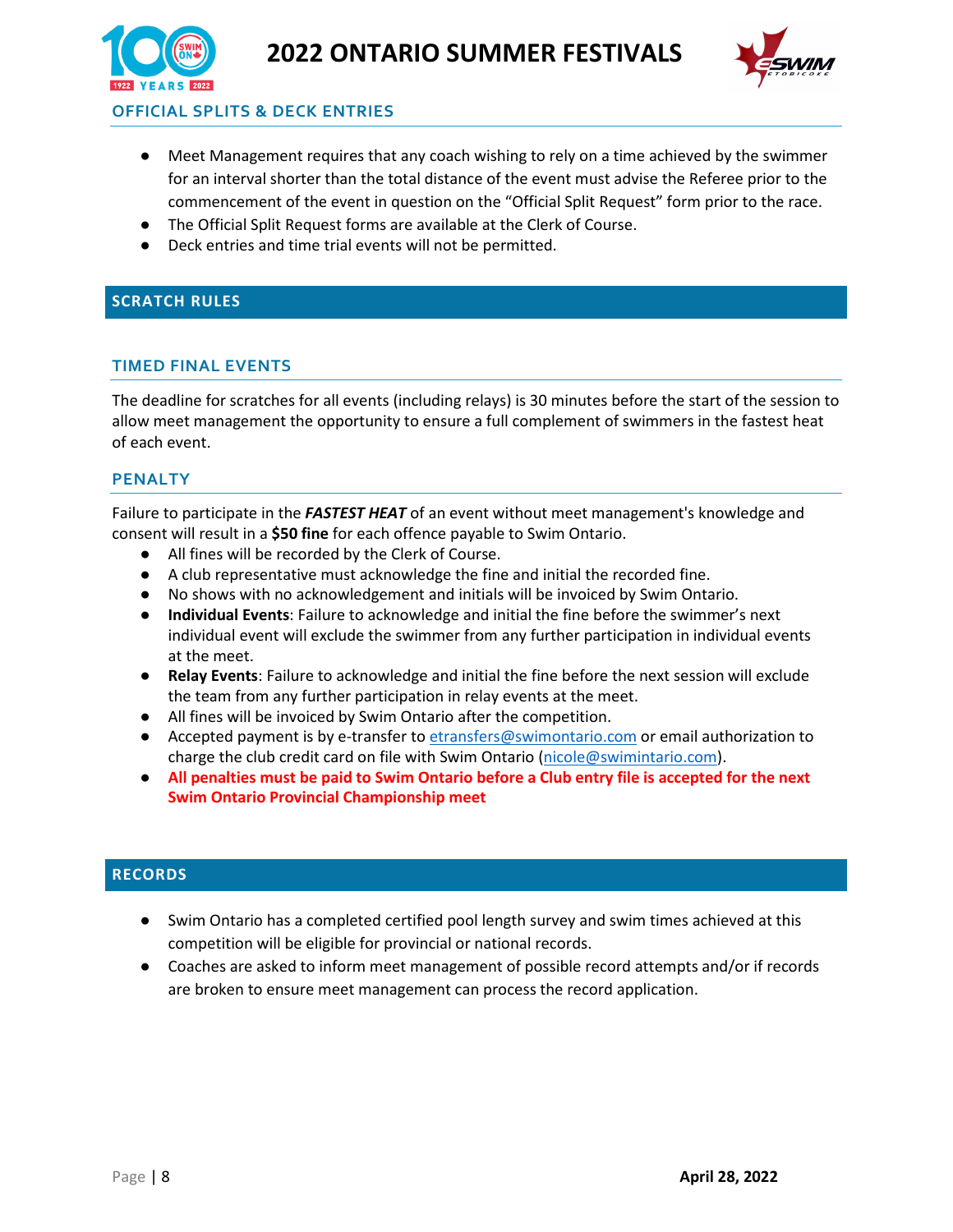



# **SCORING AND AWARDS**

### **EVENT SCORING**

- Only the top eight (8) individual events and relays score
	- o Individual Events: 9,7,6,5,4,3,2,1
	- o Relay Events: 18,14,12,10,8,6,4,2
- Both able-bodied and PARA contribute to team scoring.
- The Hy-Tek Para British Points System points charts shall be used to determine awards and scoring for para events. In the event of a points tie with swimmers of the same class in a race, the swimmer who touched first will be given that position. Level 1 classified swimmers will not be ranked or scored.
- Only times that meet the festival qualifying standard count towards team scoring.
- Reverse scoring will be in effect for any able-bodied or PARA event in which there are less than 8 swimmers or teams:
	- o 8 swimmers/teams per final: 9-7-6-5-4-3-2-1 / 18-14-12-10-8-6-4-2
	- o 7 swimmers/teams per final: 7-6-5-4-3-2-1 / 14-12-10-8-6-4-2
	- o 6 swimmers/teams per final: 6-5-4-3-2-1 / 12-10-8-6-4-2
	- o 5 swimmers/teams per final: 5-4-3-2-1 / 10-8-6-4-2
	- $\circ$  4 swimmers/teams per final: 4-3-2-1 / 8-6-4-2
	- o 3 swimmers/teams per final: 3-2-1 / 6-4-2
	- o 2 swimmers/teams per final: 2-1 / 4-2
	- o 1 swimmer/team per final: 1 / 2

# **EVENT AWARDS**

- **Medals**: first through third (individual and relay events)
- **Ribbons**: Fourth through eight (individual events)
- Only times that meet the festival qualifying standard are eligible for awards

# **TEAM AWARDS**

- **High Point Team-Overall**: The club with the highest points, including all Able-Bodied and PARA swimmer points will be awarded a high point team banner
- **Small Team Award**: The small team banner will be awarded to the highest scoring team having 50 or fewer Ontario registered competitive swimmers based on Swim Ontario club registration statistics as of one day prior to the start of the competition – June 16, 2022
- **Best Butterfly, Back, Breast, Free and IM Team Award**: A Swim Ontario Festival Banner will be awarded to the team that scores the most points in the butterfly, backstroke, breaststroke, freestyle and IM events, respectively.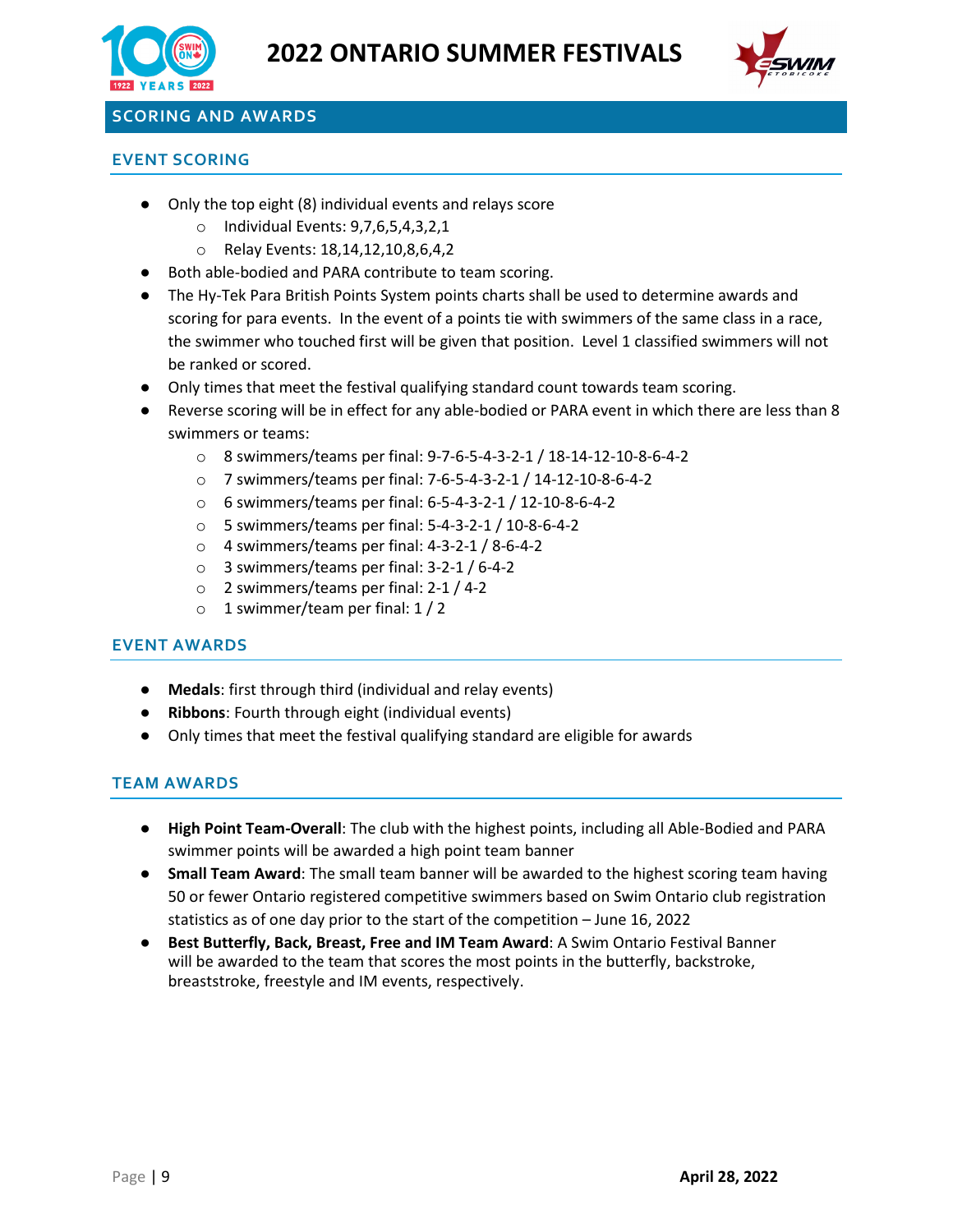



# **PROGRAM EVENT LIST**

| Day 1 - Friday, June 17, 2022    |             |                                  |                |                                      |      |                                  |     |  |  |  |  |  |
|----------------------------------|-------------|----------------------------------|----------------|--------------------------------------|------|----------------------------------|-----|--|--|--|--|--|
| 12-13 & PARA Morning Session     |             |                                  |                | 11&Under - Afternoon Session         |      |                                  |     |  |  |  |  |  |
| Warmup: 8:00 am - Start: 9:00 am |             |                                  |                | Warmup: 2:00 pm - Start: 3:00 pm     |      |                                  |     |  |  |  |  |  |
| 201                              | $12 - 13$   | 400 Medley Relay                 | 202            | 203                                  | 11&U | 400 Medley Relay                 | 204 |  |  |  |  |  |
| 401                              | <b>PARA</b> | 50 Back                          | 402            | 17                                   | 10&U | 200 Free                         | 18  |  |  |  |  |  |
| $\mathbf{1}$                     | 12          | 200 Free                         | $\overline{2}$ | 19                                   | 11   | 200 Free                         | 20  |  |  |  |  |  |
| 3                                | 13          | 200 Free                         | 4              | 21                                   | 10&U | 100 Breast                       | 22  |  |  |  |  |  |
| 5                                | 12          | 100 Breast                       | 6              | 23                                   | 11   | 100 Breast                       | 24  |  |  |  |  |  |
| $\overline{7}$                   | 13          | 100 Breast                       | 8              | 25                                   | 10&U | 50 Back                          | 26  |  |  |  |  |  |
| 9                                | 12          | 400 IM                           | 10             | 27                                   | 11   | 400 IM                           | 28  |  |  |  |  |  |
| 11                               | 13          | 400 IM                           | 12             | 29                                   | 10&U | 100 Fly                          | 30  |  |  |  |  |  |
| 403                              | <b>PARA</b> | <b>50 Fly</b>                    | 404            | 31                                   | 11   | <b>100 Fly</b>                   | 32  |  |  |  |  |  |
| 13                               | 12          | 100 Fly                          | 14             |                                      |      |                                  |     |  |  |  |  |  |
| 15                               | 13          | 100 Fly                          | 16             |                                      |      |                                  |     |  |  |  |  |  |
| Day 2 - Saturday, June 18, 2022  |             |                                  |                |                                      |      |                                  |     |  |  |  |  |  |
| 12-13 - Morning Session          |             |                                  |                | 11& Under & PARA - Afternoon Session |      |                                  |     |  |  |  |  |  |
|                                  |             |                                  |                |                                      |      |                                  |     |  |  |  |  |  |
|                                  |             | Warmup: 8:00 am - Start: 9:00 am |                |                                      |      | Warmup: 2:00 pm - Start: 3:00 pm |     |  |  |  |  |  |
| 205                              | $12 - 13$   | 200 Medley Relay                 | 206            | 209                                  | 11&U | 200 Medley Relay                 | 210 |  |  |  |  |  |
| 405                              | <b>PARA</b> | 50 Free                          | 406            | 53                                   | 11   | 50 Free                          | 54  |  |  |  |  |  |
| 33                               | 12          | 50 Free                          | 34             | 55                                   | 10&U | 50 Free                          | 56  |  |  |  |  |  |
| 35                               | 13          | 50 Free                          | 36             | 57                                   | 11   | 200 Fly                          | 58  |  |  |  |  |  |
| 37                               | 12          | 200 Fly                          | 38             | 59                                   | 10&U | 100 Back                         | 60  |  |  |  |  |  |
| 39                               | 13          | <b>200 Fly</b>                   | 40             | 61                                   | 11   | 100 Back                         | 62  |  |  |  |  |  |
| 41                               | 12          | 100 Back                         | 42             | 63                                   | 10&U | 400 Free                         | 64  |  |  |  |  |  |
| 43                               | 13          | 100 Back                         | 44             | 65                                   | 11   | 400 Free                         | 66  |  |  |  |  |  |
| 407                              | <b>PARA</b> | 100 Back                         | 408            | 67                                   | 10&U | 50 Breast                        | 68  |  |  |  |  |  |
| 45                               | 12          | 400 Free                         | 46             | 69                                   | 11   | 200 Breast                       | 70  |  |  |  |  |  |
| 47                               | 13          | 400 Free                         | 48             | 211                                  | 11&U | 400 Free Relay                   | 212 |  |  |  |  |  |
| 49                               | 12          | 200 Breast                       | 50             |                                      |      |                                  |     |  |  |  |  |  |
| 51                               | 13          | 200 Breast                       | 52             |                                      |      |                                  |     |  |  |  |  |  |